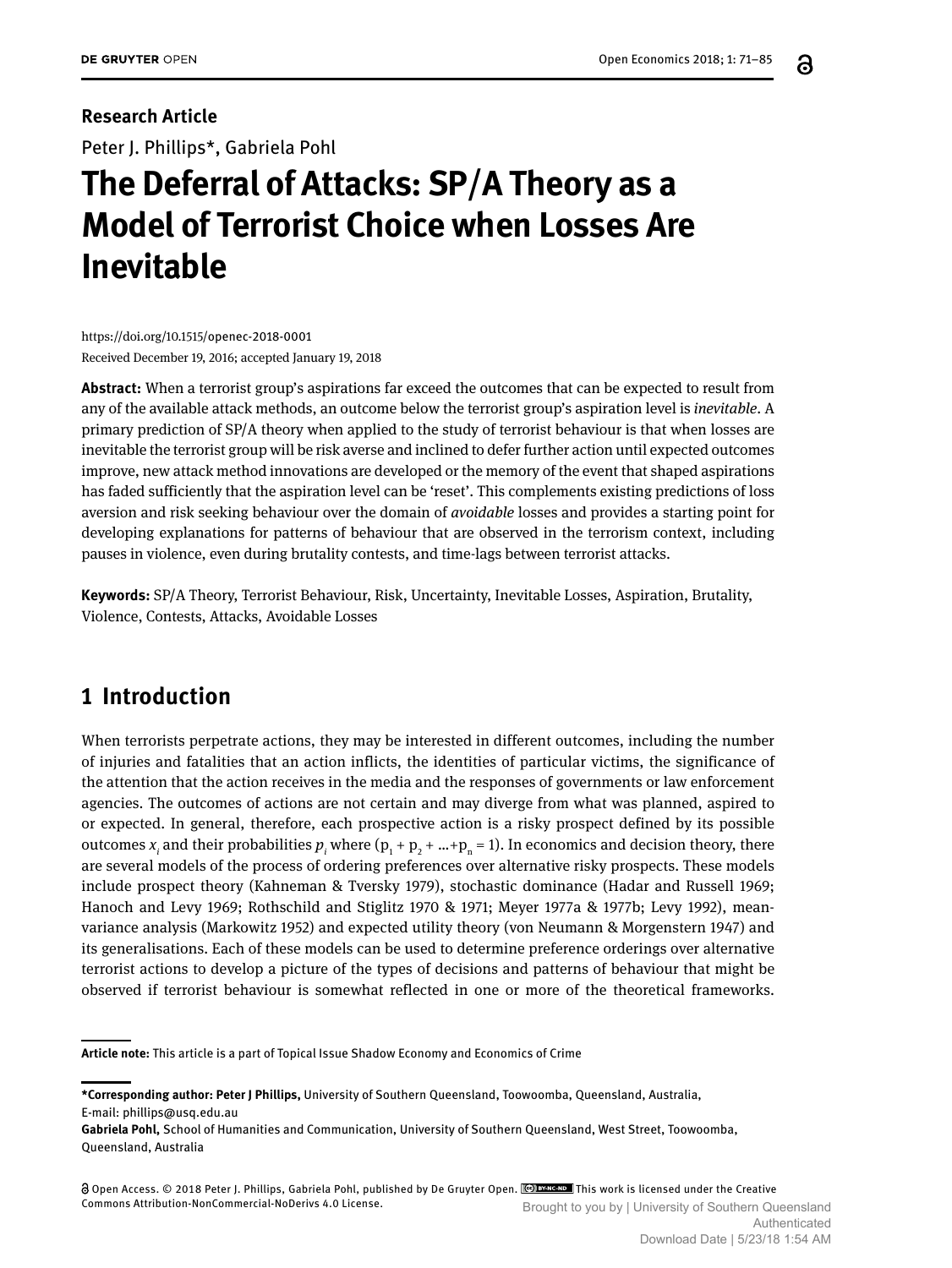Because each of the models is based on a theory of behaviour, a computed preference ordering can be complemented by a description of how a choice might be made and how choices may change as circumstances change. This computation-narrative duality is the core contribution that the application of decision theory brings to terrorism studies.

A major part of the motivation for applying models of the decision-making process to terrorist behaviour is the opportunity to provide analysis and explanation for observed patterns of behaviour that are often overlooked but which have significant implications for law enforcement and security. For example, terrorist groups almost never concentrate solely on one particular attack method but instead use several different attack methods over time or even during a single period. When attack methods are combined the expected outcomes improve while the risk borne by the terrorist group decreases (Phillips 2009).<sup>1</sup> The implications of this are important but easily overlooked. The decision to combine different attack methods can be explained in terms of the advantages that derive from diversification in any context in which the payoffs to risky prospects are not perfectly positively correlated with each other. As Phillips (2009, 2013, 2016) has shown, dynamic management of and adjustment to innovations in the risk-reward trade-off motivates a series of behavioural patterns that are predicted and explained by the mean-variance framework. Beyond computing the opportunity set and determining the attack method combinations that might be preferred by terrorist groups with higher or lower degrees of risk aversion, a descriptive account of terrorist behaviour can also be developed.

As might be expected, behavioural models such as prospect theory provide further scope for developing descriptions of the decision-making process in a given context as well as the capability of pure computation of preference orderings over alternative risky prospects. Technically, the preference orderings that emerge from each model diverge to the extent that particular factors or parameters are included, omitted or emphasised to differing degrees. Taken together, the 'matrix' of preference orderings derived from each model complement each other and show how different aspects may influence terrorist choice in some direction or the other. Descriptively, prospect theory includes several factors that are not included in other decision-making models. Phillips & Pohl (2014, 2017) have shown how the reference point concept that lies at the heart of prospect theory can be used to explain patterns of copycat behaviour among terrorists as well as 'contest' behaviour where terrorists or terrorist groups attempt to supersede the outcomes achieved by their predecessors.

While expected utility theory and prospect theory have, understandably, attracted the most attention, another model of the decision-making process has quietly developed outside of the spotlight accorded to its better known counterparts. This is Lopes' (1987) *SP/A* theory. Similar to prospect theory in some ways and also exhibiting some parallels with Quiggin's (1982) generalisation of expected utility theory, *SP/A* theory provides an interesting lens through which to view terrorist choice. The decision-maker depicted within the model is one who is driven by fear and hope to focus on either the security (*S*) afforded by some alternative or the potential (*P*) upside promised by others. Any decision that would be based on an evaluation of alternatives and their security-potential is impacted by the drive towards fulfilling an aspiration (*A*), so much so that aspirations can overwhelm an evaluation and lead the decision-maker to choose quite differently from what an assessment of payoffs and probabilities would prescribe.

The decision-making process that is described by *SP/A* theory has several unique features that allow us to explore the role of aspirations in shaping terrorist behaviour and, in particular, the impact on choice of aspirations that are so high relative to the outcomes that can be expected from the available attack methods that an outcome that does not meet the aspiration level is inevitable. Prospect theory predicts that decisionmakers will be risk seeking in the domain of losses.<sup>2</sup> A riskier attack method promises a greater chance of an outcome above the reference point, and the terrorist group will become more risk seeking as long as losses are still avoidable (Phillips & Pohl 2014). However, when losses are inevitable, so that there is no

**<sup>1</sup>** Simply, terrorists achieve better expected outcomes with lower risk than what we would think if we restricted our focus to single attack methods.

**<sup>2</sup>** Losses are outcomes that lie below the reference point or aspiration level. For example, a terrorist with a reference point of 10 fatalities treats an outcome of 5 fatalities as a loss.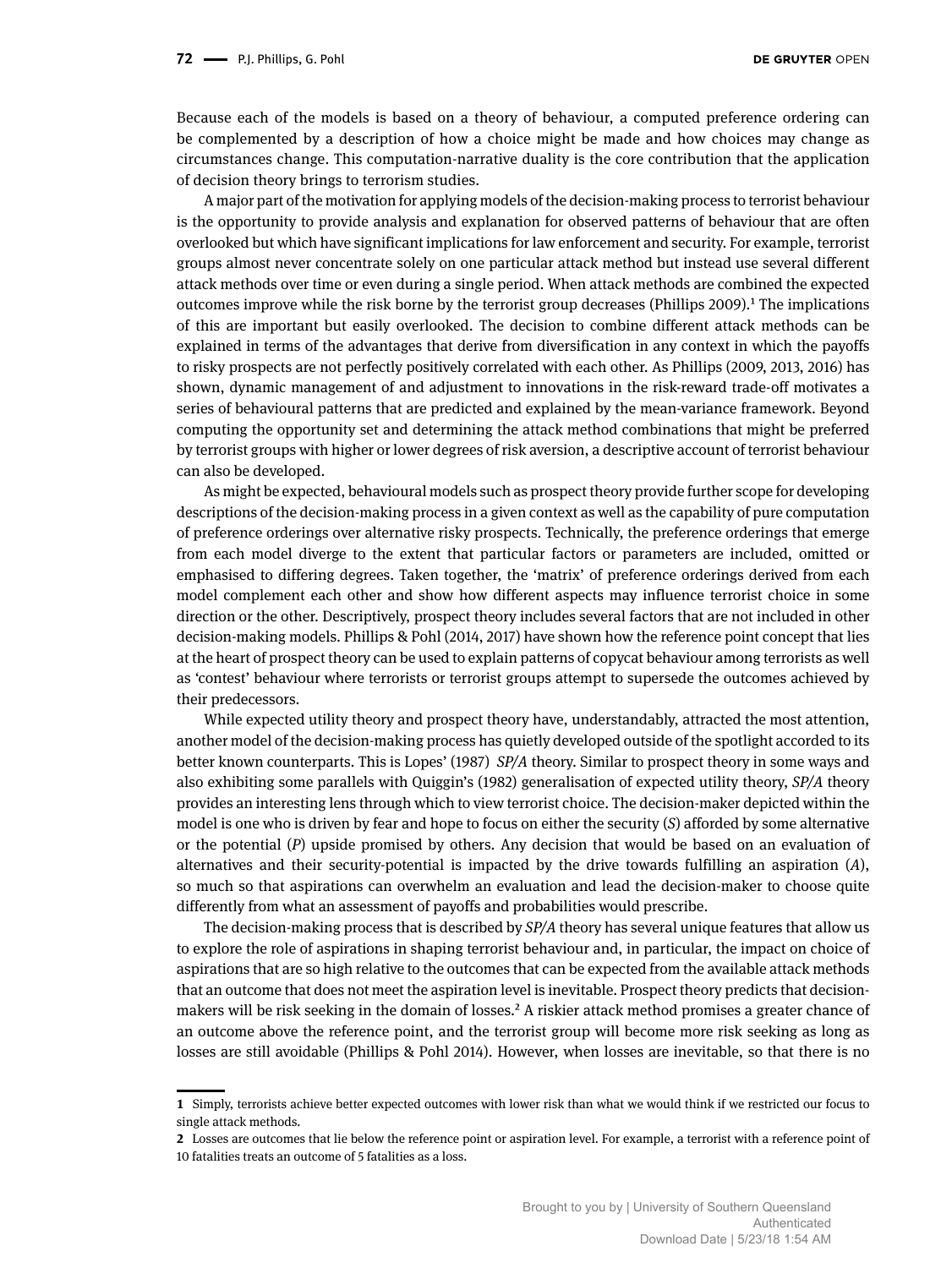possibility of avoiding the loss regardless of how much risk is taken, what will the terrorist group choose to do? *SP/A* theory predicts that the terrorist group will choose to defer its action. With this insight, *SP/A*  theory complements the existing application of decision theory in the terrorism context.

# **2 From Orthodox Models to** *SP/A* **Theory**

Despite there being several competing models of the process of decision-making under conditions of risk and uncertainty, there has long been a consensus that decision-makers distort the outcomes and probabilities of risky prospects in systematic ways. A lot of work has been directed towards developing a psychological explanation for this behaviour, especially the non-linear weights that decision-makers systematically apply to probabilities and outcomes.<sup>3</sup> *SP*/*A* theory derives non-linear probability weighting from the 'emotions' of hope and fear rather than 'perceptions' and so represents a distinct behavioural model of the decisionmaking process and a unique alternative to orthodox theories. Like the other behavioural models and generalisations of expected utility theory, *SP/A* theory emerged from the realisation that decision-makers weight probabilities in a non-linear way, something that had first come to the attention of economists during the 1950s as a potentially significant anomalous violation of expected utility theory.

Being first and foremost a mathematical theory, it is not surprising that expected utility theory faced some early challenges in the empirical domain.4 The strongest challenges initially came from Allais (1953) and Ellsberg (1961) who cast doubt upon the empirical validity of the property known as 'linearity in the probabilities', a property embedded in von Neumann and Morgenstern's independence axiom (Machina 1987). The independence axiom states that for three lotteries,  $L_{_1}, L_{_2}$  and  $L_{_3},$  if the decision-maker prefers  $L_{_1}$ to  $L_2$ , denoted by  $L_1 > L_2$ , then for all  $p \in (0,1)$ :

$$
pL_{1} + (1-p)L_{3} > (1-p)L_{3}
$$

A decision-maker whose preferences obey the independence axiom will accord equal weights to the probability of each possible outcome of a risky prospect. To see how a violation of this axiom may emerge in the terrorism context consider a terrorist who must choose between actions A and B in scenario 1 and between actions C and D in scenario 2:

#### **Scenario 1:**

**A:** certain to inflict 1 fatality; or **B:** 89% chance of 1 fatality, 10% chance of 5 fatalities and 1% chance of zero fatalities Suppose that the terrorist prefers the action, A, that will certainly inflict 1 fatality. Now consider scenario 2:

### **Scenario 2:**

**C:** 89% chance of zero fatalities, 11% chance of 1 fatality **D:** 90% chance of zero fatalities, 10% chance of 5 fatalities

**<sup>3</sup>** Research has also been directed towards investigating the possibility of a neurological explanation (Berns *et al*. 2008). In this regard, it is interesting to note the systematic behaviour found to characterise animals' choices over uncertain outcomes (Battalio *et al*. 1985).

**<sup>4</sup>** Von Neumann and Morgenstern's (1947) expected utility theory, derived on the basis of the axioms of completeness, transitivity, continuity and independence, is the traditional theory of rational decision-making under risk and uncertainty. The theory says that decision-makers consider outcomes and the utility or satisfaction they associate with each outcome. Von Neumann and Morgenstern proved that there exists a class of functions that transforms outcomes into utility numbers in a manner that preserves the decision-maker's underlying preference structure. The utilities are weighted by the probability that the outcome will occur and summed over all outcomes to obtain the expected utility for a risky prospect. Risky prospects are compared on the basis of expected utility and the one with the highest expected utility number will be selected (or should be selected, depending on whether the theory is interpreted as predictive or prescriptive). See Ellsberg (1954) for further exposition and Fishburn (1989) for a 'retrospective' review. Fishburn's (1989, p.138) comments on the independence axiom are noteworthy.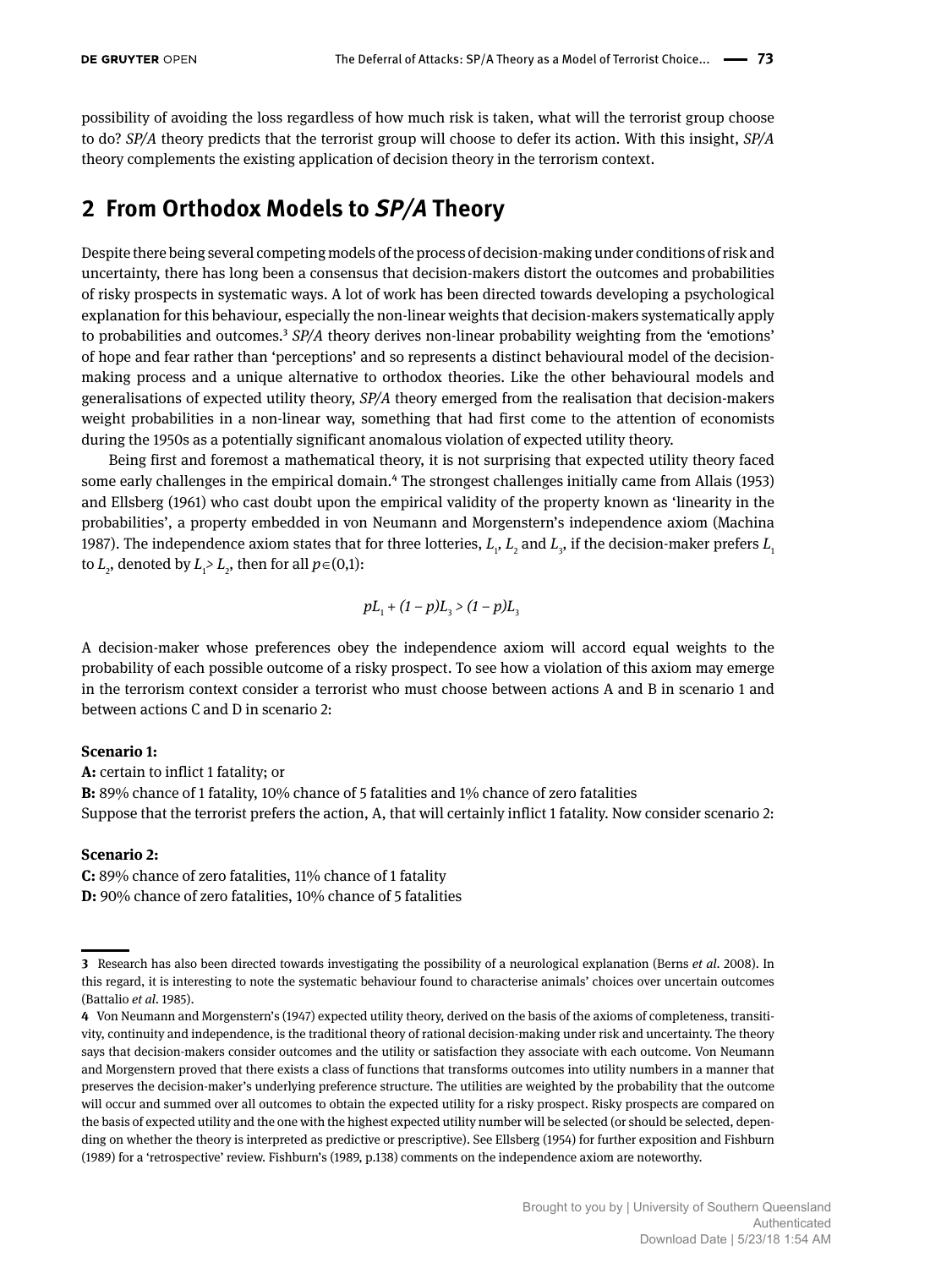#### 74 - P.I. Phillips, G. Pohl

Suppose that the same terrorist now prefers the action D. This pair of choices, A and D, violates the independence axiom.<sup>5</sup> This type of behaviour implies that rather than treat each probability for each outcome as being equally important, decision-makers underweight large probabilities and overweight small probabilities (Allais 1953; Ellsberg 1961; Lopes 1987; Tversky & Kahneman 1992; Camerer & Ho 1994; Wu & Gonzalez 1996; Prelec 1998; Gonzalez & Wu 1999; Abdellaoui 2000; Bruhin *et al*. 2010). In the terrorism context, therefore, terrorists are likely to accord greater weight to unlikely outcomes and less weight to more likely outcomes. Rather than the probability,  $p_{\scriptscriptstyle \rm i}$ , of each outcome,  $x_{\scriptscriptstyle \rm i}$ , entering directly into the terrorist's decision-making process, a more accurate description of the terrorist's decision-making process is one in which the probabilities of outcomes are themselves weighted or transformed by some function *w(p)* to reflect the systematic underweighting of large probabilities and overweighting of small probabilities.<sup>6</sup> Although an exact specification of the probability weighting function is still the subject of ongoing research it is clear that any such function must be non-linear and (inverse) *S*-shaped, as depicted in Figure 1.



**Figure 1:** The (Inverse) S-Shaped Probability Weighting Function

Once it became clear that the unequal weighting of probabilities by decision-makers was systematic, research in psychology and economics responded by turning in two main directions.7 Along one path, efforts were made to incorporate non-linear functions of probabilities into the model (Machina 1987, Starmer 2000). Generalisations of expected utility theory have demonstrated that it does not rely upon the independence axiom if preferences are 'smooth' (Machina 1982), reversed the roles of payoffs and probabilities (Yaari 1987), and developed the concepts of expected utility (Quiggin 1982) and non-additive probabilities (Schmiedler 1989). Along the other path, new behavioural models were developed, most prominently prospect theory (PT, Kahneman & Tversky 1979) and cumulative prospect theory (CPT, Tversky & Kahneman 1992). CPT extends PT to deal with risky prospects with multiple outcomes under conditions of

**<sup>5</sup>** To see how this pair of choices A and D is inconsistent, it is helpful to break A into two parts (89% chance of 1 fatality and 11% chance of 1 fatality). Now the 89% chance in A and B cancel out. If the decision-maker chooses A, the revealed preference is for an 11% chance of 1 fatality over a 10% chance of 5 fatalities and 1% of zero fatalities. In the second scenario D can also be broken down into 89% chance of zero fatalities, 1% chance of zero fatalities and 10% chance of 5 fatalities. Viewed in this way, we can see that once the common elements are cancelled out, option A is the same as option C and option B is the same as option D. To choose A (or B) and then choose D (or C) is inconsistent.

**<sup>6</sup>** There is a clear distinction between weighted or transformed probabilities or 'decision weights' and the probabilities themselves. Kahneman and Tversky (1979, p. 280) stress, "…decision weights are not probabilities: they do not obey the probability axioms [of Kolmogorov (1933)] and they should not be interpreted as measures of degree of belief".

**<sup>7</sup>** A related, but arguably distinct, direction is the development of 'regret theory' (Bell 1982; Loomes & Sugden 1982).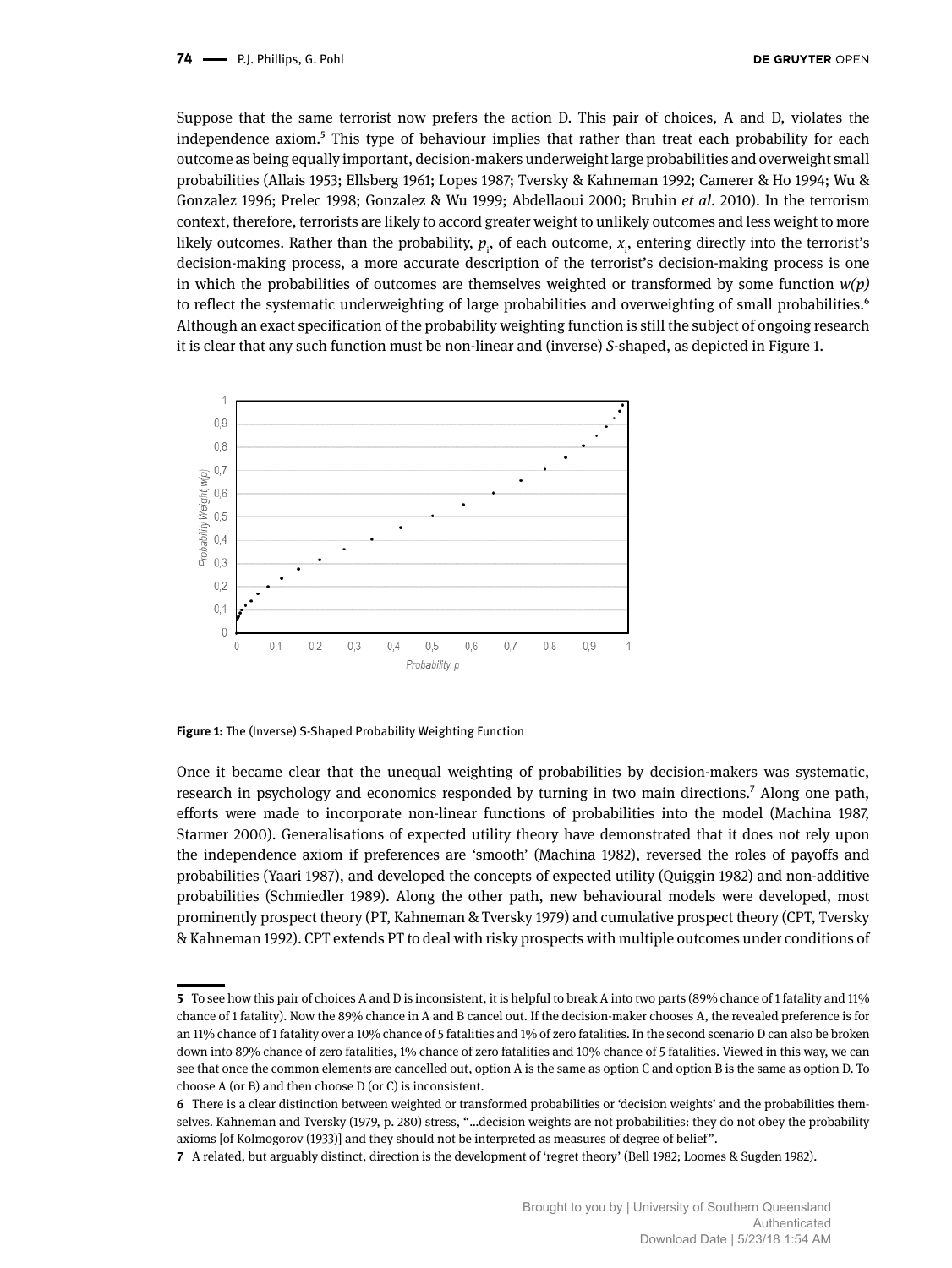both risk and uncertainty while preserving stochastic dominance.<sup>8</sup> While CPT incorporates several aspects of the decision-making process that are overlooked by expected utility theory (including loss aversion, reference point dependence, diminishing sensitivity, risk seeking in the domain of losses, and risk aversion in the domain of gains), each ranks alternative risky prospects using a single statistic (expected utility or prospect value), obtained by evaluating risky prospects via a utility function.

Expected utility theory, CPT and stochastic dominance have all been applied to the analysis of terrorist choice (Landes 1978; Sandler *et al.* 1983; Phillips 2009; Phillips & Pohl 2014; Phillips & Pohl 2017).<sup>9</sup> Compared to these models, *SP/A* theory is distinct with regard to the explanation it offers for non-linear probability weighting and in terms of the criteria that the *SP/A* decision-maker applies to the evaluation and selection of risky prospects. *SP/A* theory depicts the choice from among alternative risky prospects as an increasing function of the two *separate* criteria, security-potential (SP) and aspiration level (A):

### *SP/A = f*[*SP, A*].

The security-potential (SP) criterion is the result of a process of evaluating outcomes and probabilities. The aspiration (A) criterion is simply the probability that a risky prospect will yield an outcome equal to the aspiration level or higher. The *SP/A* decision-maker considers both criteria in reaching a final decision. This model of the decision-making process has found application in modern theoretical developments in behavioural economics, especially the development of behavioural portfolio theory (Shefrin & Statman 2000; Das *et al*. 2010). Like CPT, in *SP/A* theory decision-makers weight the probabilities unequally in the manner that we have discussed above. Also like CPT, an aspiration level or reference point plays a role in shaping the *SP/A* decision-maker's assessment. As Lopes (2013) points out, the decision-maker is focussed on the probability of achieving an outcome *at least* as large as the aspiration level. The aspiration level, as well as being a reference point concept, is also a 'threshold' concept designed to reflect decisionmakers' desires to gain 'at least'. Thresholds are reminiscent of 'safety first' principles (Roy 1952; Telser 1956; Kataoka 1963) and play an important role in mental accounting (Shefrin & Statman 2000; Das *et al*. 2010). Unlike CPT, *SP/A* theory allows a decision-maker to assess a risky prospect in three different ways: (1) security-minded; (2) potential-minded; or (3) 'cautiously optimistic' (Lopes & Oden 1999). Most importantly, the aspiration level is not incorporated into the decision-maker's value or utility function, but rather is distinct and may either reinforce or override the *SP* assessment of a risky prospect.

Whereas Tversky & Kahneman (1992) explain their non-linear probability weighting function in terms of diminishing sensitivity, *SP/A* theory develops an alternative psychological explanation which, resembling Quiggin's (1982) optimism-pessimism dichotomy, is based on the concepts of 'diminishing attention', 'security-mindedness' and 'potential-mindedness'. In Figure 2, probabilities are *de*cumulative (Lopes & Oden 1999). They represent the probability of achieving at least the associated outcome, ranked from worst possible (e.g. at least zero fatalities with probability 1) to the best possible (e.g. at least a number of fatalities higher than the maximum possible with probability zero) moving from right to left. The convex (concave) function in Figure 2 shows the probability weights accorded by a security-minded (potentialminded) decision-maker. Weighting is shaped by the amount of attention that the decision-maker gives to different outcomes. The security-minded decision-maker pays more attention to the worst outcomes. The potential-minded decision-maker pays more attention to the best outcomes. The (inverse) *S*-shaped weighting function shows the probability weights accorded by a cautiously optimistic decision-maker whose attention is somewhat divided between best and worst outcomes depending on just how cautious he or she happens to be.

**<sup>8</sup>** Tversky & Kahneman (1992) are in fact dismissive of stochastic dominance, and indeed Birnbaum et al. (1999) have highlighted the frequency with which decision-makers violate stochastic dominance.

**<sup>9</sup>** Utility theory, which is a logical but not mathematical theory of choice under conditions of certainty, has long been applied to the economic analysis of terrorism. For example, see Enders & Sandler (2002) or Frey & Luechinger (2003).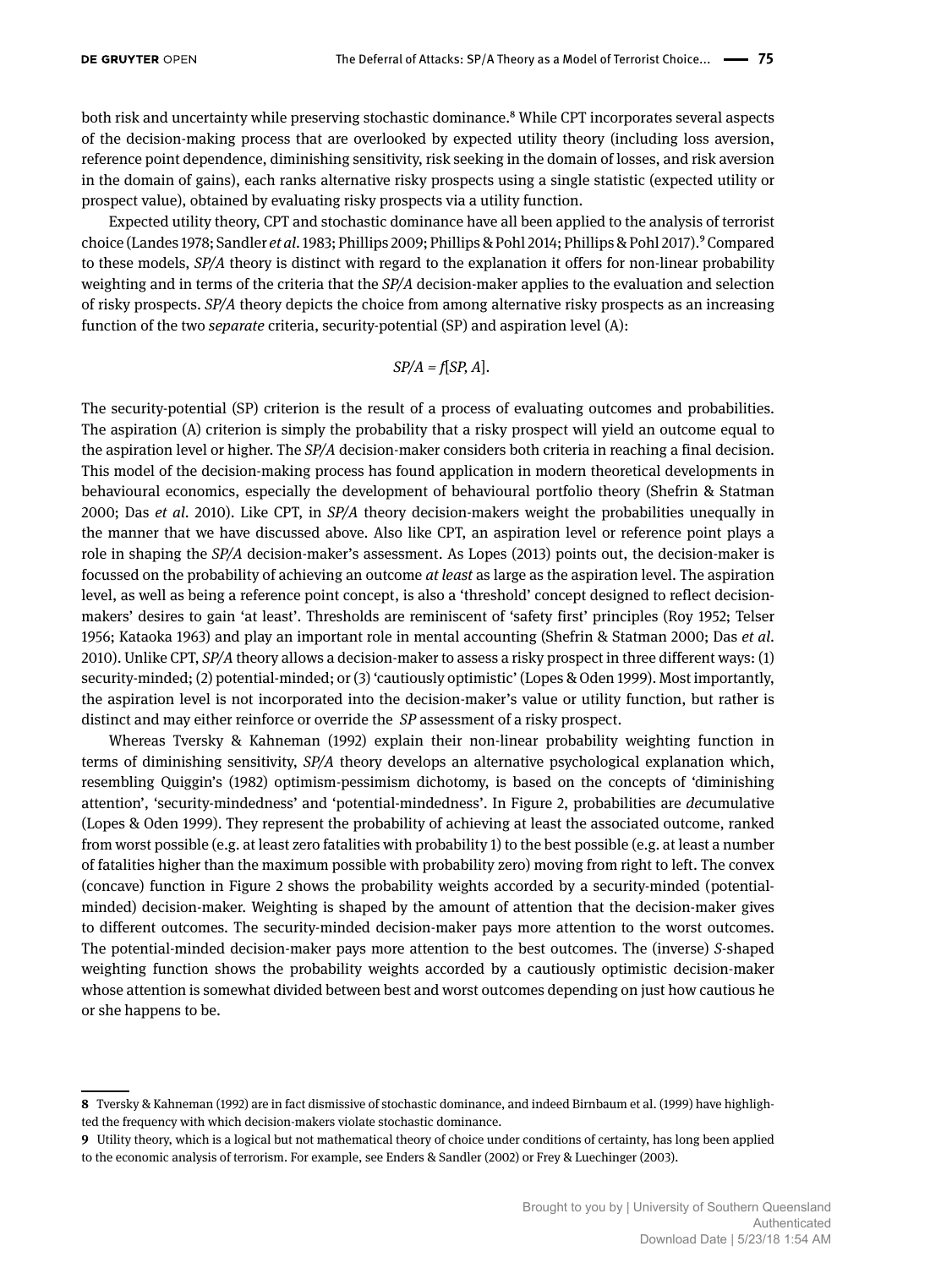

**Figure 2:** Security-Mindedness, Potential-Mindedness and Cautious Optimism

As with prospect theory (Barberis 2013), the psychological explanations for non-linear probability weighting in *SP/A* theory represent decision weights rather than erroneous beliefs, meaning that the decision-maker understands the tails of the probability distribution. As Lopes (2013, p.7) explains, the probability weights do not "reflect errors in assessing probabilities. Instead, they only suppose that people's values for security or potential can be expressed by how much attention is paid to the various regions of the lottery". The decision-maker overweights and underweights, but understands, the tails of the probability distribution. This is so for *any* distribution (Barberis 2013).<sup>10</sup>

### **3 The Formal Structure of** *SP/A* **Theory**

*SP/A* theory, then, is a behavioural model that aims to describe how decision-makers choose from among alternative risky prospects. The main points are: (1) decision-makers weight probabilities non-linearly; (2) the decision model that encompasses these individual and situational variables is characterised by two criteria: security-potential (*SP*) and aspiration (*A*); (3) the decision-maker's choice is an increasing function of the combined criteria, *SP/A = f*[*SP, A*]; and (4) the aspiration level may reinforce or override the *SP* assessment. To see how these features work to shape decision-making, we present a short formal discussion of *SP/A* theory.

The *SP* component is where the decision-maker evaluates each prospect on the basis of its expected outcomes and the degree of uncertainty that characterises them (Lopes 1995; Lopes & Oden 1999; Rieger 2010).11 Simply, the utility of each outcome is weighted by a non-linear decision weight and the sum is taken over all outcomes to arrive at the *SP* evaluation:

$$
SP = \sum_{i} (h(D_{i}) - h(D_{i+1})) u(x_{i})
$$

**<sup>10</sup>** Regardless of the nature of the distribution that shapes outcomes, the decision-maker might be able to introduce skewness by adopting various strategies (Barberis 2013).

**<sup>11</sup>** This can also be expressed as a Lebesgue-Stieltjes integral of the following form (He & Zhou 2013), where  $F_v$  (•) is the cumulative distribution function of X:  $V(X)=\int_0^{+\infty}x d[-w(1-F_\chi(x))]$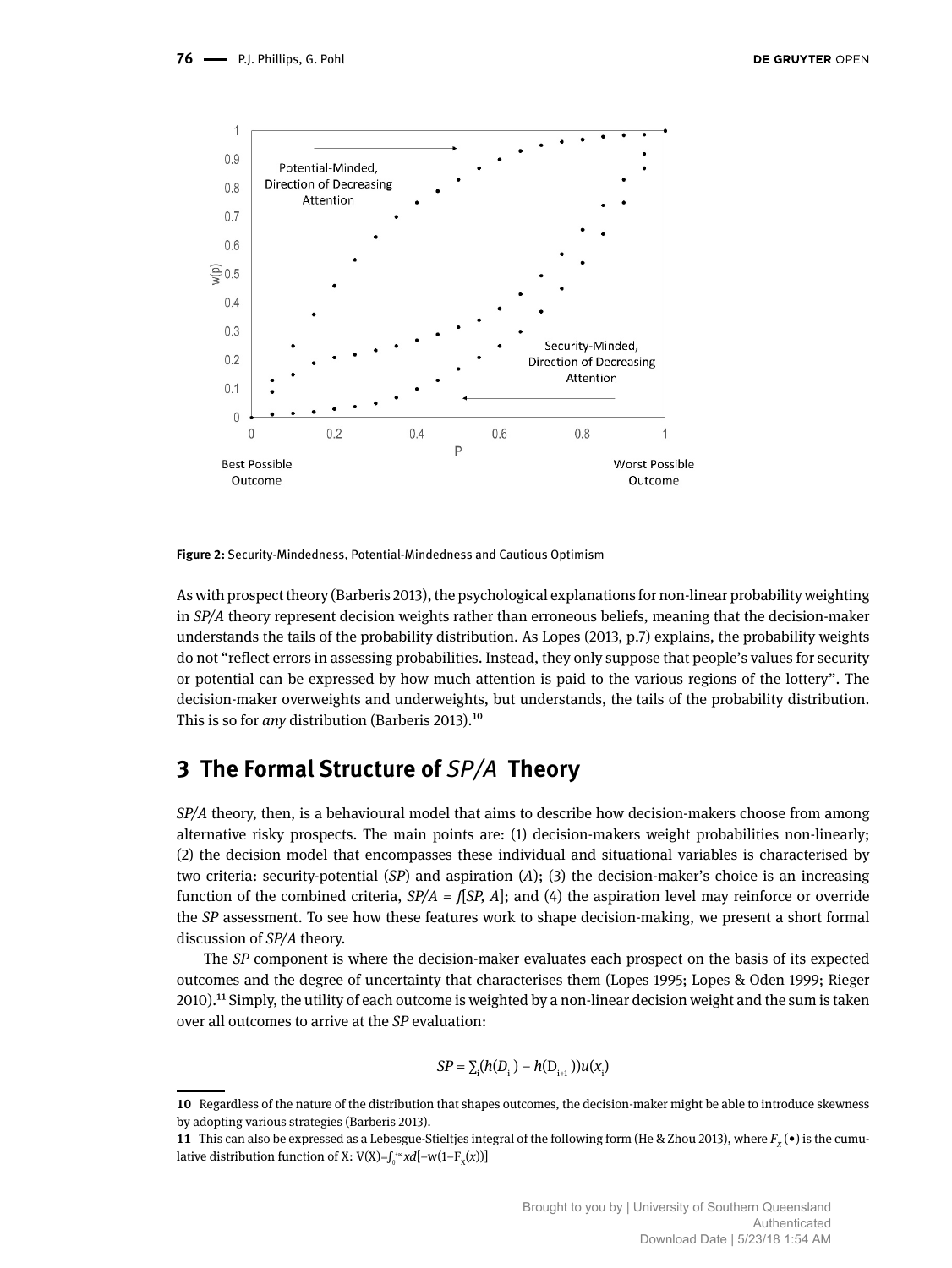Here  $D_i = \sum_{n=1}^N p_n$  is the decumulative probability,  $u(x_i)$  is a concave utility function and  $h(D)$  is a nonlinear decumulative weighting function that takes the form (Lopes & Oden 1999, p.290):

$$
h(D)=wD^{q_{s}+1}+(1-w)[1-(1-D)^{q_{p}+1}].
$$

Here the parameters  $q_{s}$ ≥0,  $q_{p}$ ≥0 and 0 ≤ *w* ≤ 1 reflect a decision-maker's security-mindedness, potentialmindedness or cautious optimism respectively. In terms of Figure 2, these parameters determine convexity, concavity or (inverse) 'S-shaped-ness', respectively. The function  $wD<sub>qs+1</sub>$  is convex and reflects securitymindedness. The function  $1-(1-D)^{qp+1}$  is concave and reflects potential-mindedness. If the decision-maker is completely security-minded,  $w = 1$ . If the decision-maker is completely potential-minded,  $w = 0$ . Cautiousoptimism is reflected by 0 < *w* < 1. As the assessment of the possible outcomes proceeds either from the best to worst outcomes (potential-minded) or from the worst to best outcomes (security-minded), the decisionmaker pays less attention to successive outcomes at rates  $q_{_S}$ and  $q_{_P}$ . Most decision-makers combine aspects of both security-mindedness and potential-mindedness. That is, they are cautiously optimistic to some degree.

Significant evidence has been gathered to support the conclusion that decision-makers are reluctant (keen) to take actions that entail the likelihood of failure (success) measured with respect to an aspiration (Diecidue & van de Ven 2008). By keeping the *A* criterion distinct, *SP/A* theory allows aspirations to reinforce or override other dimensions of the decision-maker's preferences. When the aspiration level is low relative to the range of likely outcomes, aspirations reinforce security-mindedness. When aspirations are high relative to the range of likely outcomes, aspirations reinforce potential-mindedness. However, when aspirations are so high that an outcome below the aspiration level is inevitable, aspirations override potential-mindedness and reinforce security-mindedness.12 This subtle treatment emerges from what is a very basic technical feature of *SP/A* theory. Formally, the *A* component is simply the likelihood that the risky prospect will yield outcomes equal to or greater than an aspiration level, α:

$$
A=p\ (x\geq \alpha).
$$

If there are just two prospects, *i* and *j*, possible outcomes of the decision-making process include: (1) if *i* and *j* both have the same likelihood of generating  $x \ge a$ , the prospect with the higher *SP* value will be selected; (2) if *i* has both the higher *SP* value and the higher *A* value, then *i* will clearly be favoured; (3) if *i* has a *slightly* higher *SP* value than *j* but fails to meet the aspiration level while *j*, although having a slightly lower *SP* value does meet the aspiration level, then *j* would be selected over *i*; (4) if *i* has a *much* higher *SP* value than *j* but fails to meet the aspiration level while *j* has a much lower *SP* value than *i* but does meet the aspiration level, the *SP/A* assessments contradict each other. In this case, either *i* or *j* might be selected; (5) if it is certain that *i* will generate an outcome that meets the aspiration level while it is uncertain that *j* will generate such an outcome, *i* would be selected over *j*; (6) if there is no possibility that the aspiration level will be met by either *i* or *j*, the decision-maker would prefer to avoid both prospects.

As an example, consider a cautiously optimistic terrorist decision-maker with w=0.6,  $q_s = 4$  and  $q_n = 4$ who must choose between two alternative (hypothetical) terrorist actions, *i* and *j* where the decumulative probabilities for each of the actions are presented in Table 1. Action *i* has a lower expected outcome of 15 fatalities and less variability or risk (3 fatalities) while action *j* has a higher expected outcome of 20 fatalities with more variability or risk (4 fatalities). Variability or risk does not enter directly into the decision-making framework but it does shape the distribution of outcomes. For each action, the worst possible outcome is zero fatalities. For action *i*, the best possible outcome is 35 fatalities and for action *j* the best possible outcome is 45 fatalities. The cautiously optimistic decision-maker's *SP* value for *i*=0.6703 whilst the corresponding value for *j* = 0.9061. If the aspiration level  $\alpha$  = 15, it can be seen from Table 1 that *j* provides a

**<sup>12</sup>** Using the terminology of prospect theory, the aspiration level reinforces risk aversion over the domain of gains and reinforces loss aversion over the domain of losses. Unlike prospect theory, reinforcing loss aversion over the domain of losses may generate risk seeking or risk aversion depending on the magnitude of the losses being considered.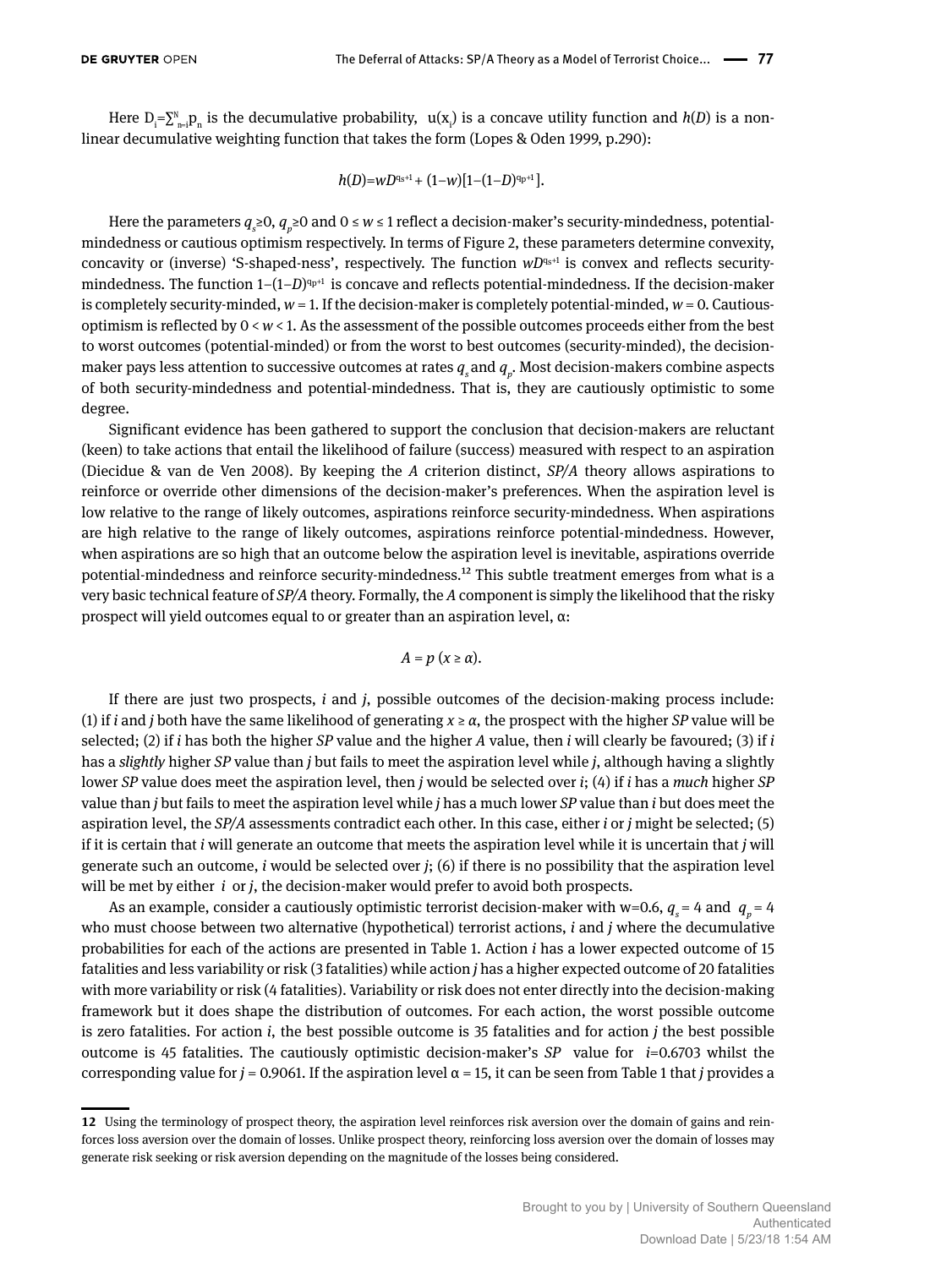greater possibility of achieving *at least* the aspiration level (0.89 versus 0.50). Since it has both the higher *SP* value and the higher *A* value, *j* will be preferred.

When the security-mindedness or potential-mindedness of the terrorist decision-maker changes, it is possible that a different action may be preferred on the basis of the *SP* assessment. Because its outcomes are less variable, action *i* is less risky than action *j*. It should not be surprising to find that if the decisionmaker is completely security-minded ( $w = 1$ ), *i* becomes the action with the higher *SP* value. When this is the case, the *SP* value for  $i = 0.1747$  whilst the corresponding value for  $j = 0.1526$ . If the aspiration level remains at α = 15, the *SP* evaluation favours *i* but *j* is still much more likely to fulfil the decision-maker's aspirations. As such, the decision-maker would choose *j* despite the higher risk. Just as in prospect theory, the decision-maker takes more risk to avoid a loss. However, when aspirations reach such a high level that neither prospect has any possibility of producing an outcome that exceeds the aspiration level, the decision-maker would prefer to avoid both prospects. In this case, aspirations reinforce loss aversion but do so against the backdrop of risk aversion.

| <b>Outcomes, Worst to Best</b><br>(Expected Fatalities) | <b>Decumulative Probability</b><br>(i) | <b>Decumulative Probability</b><br>(j) |
|---------------------------------------------------------|----------------------------------------|----------------------------------------|
| At least 0 fatalities                                   | $\mathbf{1}$                           | $\mathbf{1}$                           |
| $\mathbf{1}$                                            | 0.9999985                              | 0.9999990                              |
| $\overline{2}$                                          | 0.9999927                              | 0.9999966                              |
| 3                                                       | 0.9999683                              | 0.9999893                              |
| 4                                                       | 0.9998771                              | 0.9999683                              |
| 5                                                       | 0.9995709                              | 0.9999116                              |
| 6                                                       | 0.9986501                              | 0.9997674                              |
| 7                                                       | 0.9961696                              | 0.9994230                              |
| 8                                                       | 0.9901847                              | 0.9986501                              |
| 9                                                       | 0.9772499                              | 0.9970202                              |
| 10                                                      | 0.9522096                              | 0.9937903                              |
| 11                                                      | 0.9087888                              | 0.9877755                              |
| 12                                                      | 0.8413447                              | 0.9772499                              |
| 13                                                      | 0.7475075                              | 0.9599408                              |
| 14                                                      | 0.6305587                              | 0.9331928                              |
| 15                                                      | 0.5000000                              | 0.8943502                              |
| 16                                                      | 0.3694413                              | 0.8413447                              |
| 17                                                      | 0.2524925                              | 0.7733726                              |
| 18                                                      | 0.1586553                              | 0.6914625                              |
| 19                                                      | 0.0912112                              | 0.5987063                              |
| 20                                                      | 0.0477904                              | 0.5000000                              |
|                                                         | $\cdots$                               |                                        |
| 35                                                      | 0.0000                                 | 0.0062097                              |
|                                                         | 0.0000                                 | $\cdots$                               |
| At least 45 fatalities                                  | 0.0000                                 | 0.0000                                 |

**Table 1:** Outcomes and Decumulative Probabilities, Hypothetical Actions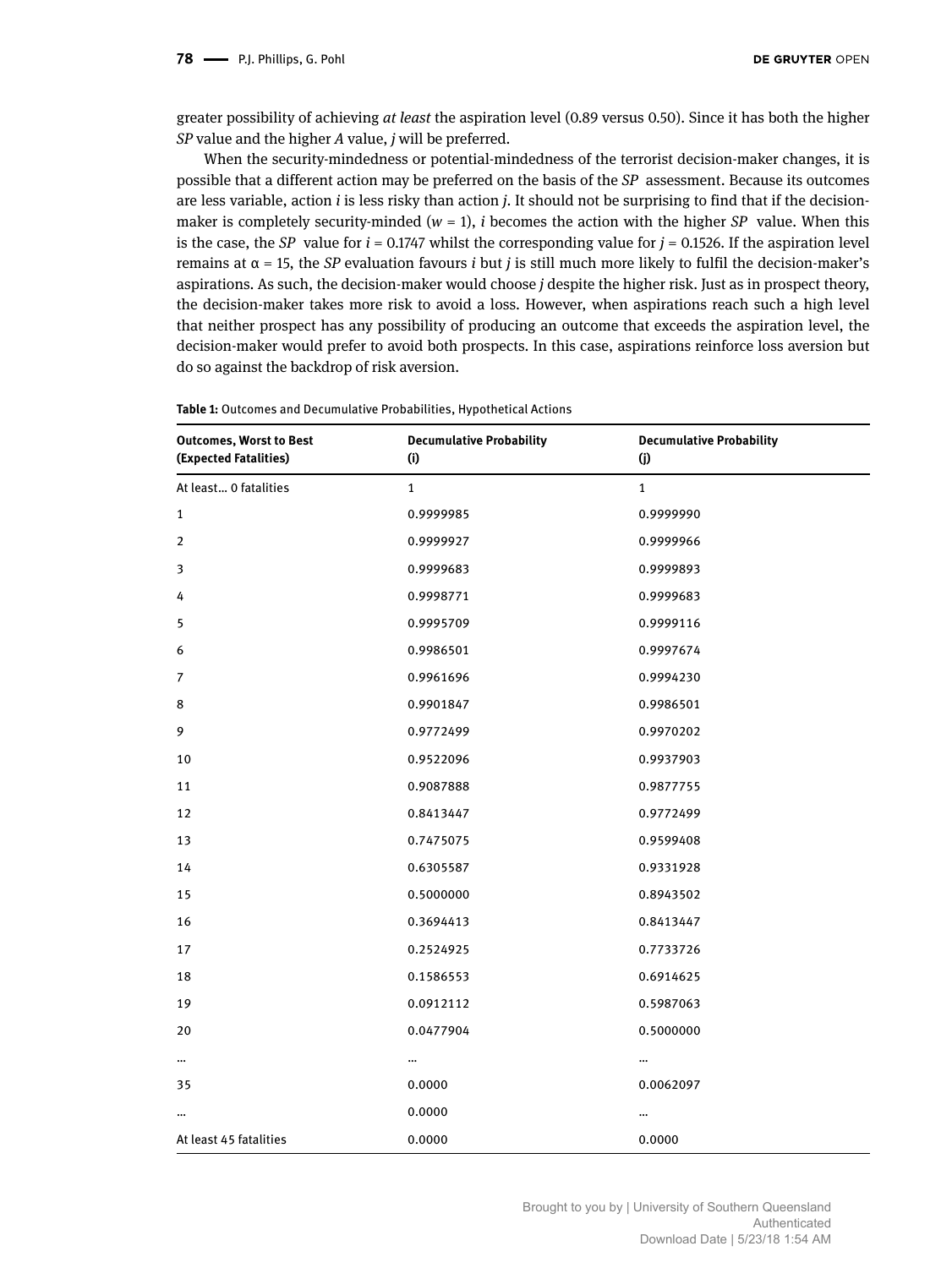# **4 SP/A Theory and Terrorist Attack Method Choice**

In perpetrating a terrorist action, terrorist groups choose an attack method or combination of attack methods. This is one of the choices that can be analysed from the perspective of decision theory. Although the specific nature of a terrorist action is unique, the choice of attack method must initially be made from a relatively small set of commonly deployed actions. These are reflected in the categories that constitute databases such as the Global Terrorism Database (GTD). Each attack method is characterised by an average or expected number of fatalities and a standard deviation that indicates the possibility that the actual outcome of any single instance will diverge from what was expected. Table 2 shows that the attacks perpetrated during 2016 are characterised by a risk-reward trade-off across methods: greater chances that the actual outcome will diverge from what was expected are associated with better expected outcomes.

| <b>Attack Method</b>    | <b>Number of Incidents</b> | <b>Average Fatalities Per Attack</b> | <b>Standard Deviation of Outcomes</b> |
|-------------------------|----------------------------|--------------------------------------|---------------------------------------|
| Hijacking               | 41                         | 1.14                                 | 1.79                                  |
| Assassination           | 779                        | 2.32                                 | 6.11                                  |
| Hostage-Taking          | 1,086                      | 2.38                                 | 6.64                                  |
| <b>Armed Assault</b>    | 2,579                      | 2.68                                 | 9.51                                  |
| <b>Bombing</b>          | 6,655                      | 2.69                                 | 9.54                                  |
| Facility/Infrastructure | 654                        | 3.60                                 | 15.70                                 |
| <b>Unarmed Assault</b>  | 64                         | 5.96                                 | 20.23                                 |

**Table 2:** Attack Methods 2016, Least Risky to Most Risky**<sup>13</sup>**

Orthodox expected utility theory predicts that the terrorist group will choose the attack method with the highest expected utility, though not necessarily the highest expected value. In Table 2, unarmed assault has the highest expected value but also the most variable outcomes.14 A risk averse decision-maker trades off higher expected outcomes with greater risk. Depending on the nature of the terrorist group's utility function and, in particular, the level of risk aversion, the attack method with the highest expected outcomes may not be assigned the highest expected utility. For example, a relatively risk seeking decision-maker with preferences described by logarithmic utility prefers unarmed assault. For a more risk averse decision-maker whose preferences are described by 'power' utility, hijacking is the preferred attack method followed by assassination, hostage-taking and unarmed assault.15 Applying utility theory avoids incorrectly concluding that all terrorists will prefer the attack method with the highest expected outcomes. Observed choices are more diverse than this.

Furthermore, terrorist groups often combine several different attack methods over time, which has important implications for the expected payoffs that accrue to a terrorist group and the risks that the group had to bear to obtain them. Mean-variance (portfolio) analysis is well suited to analysing this situation. The method simplifies the decision calculus to an assessment of alternatives based on the expected payoff and standard deviation,  $U=f(\mu,\sigma)$ . When combinations of risky prospects are considered, the opportunity set can be calculated in such a way that the standard deviation of individual prospects is accounted for *as well* as the correlation of the outcomes between different risky prospects. The risk-reward trade-off that emerges is positive, as reflected in the individual prospects listed in Table 2. However, when correlation is taken into account the risk-reward trade-off is also found to be concave, producing higher expected payoffs at each level of risk than would be available if combining attack methods was not possible.

**14** This is the category under which the GTD records 'vehicle attacks' where the terrorist uses a vehicle to inflict fatalities on civilians. In all previous years, this category has had a much lower average outcome (less than 1 fatality per attack).

**<sup>13</sup>** There were 915 attacks where the attack method is listed as 'unknown'. These have not been included.

**<sup>15</sup>** This is with the risk aversion coefficient set to 3, the mid-range of the 1 to 5 commonly accepted values. In contrast, the logarithmic utility risk aversion coefficient equals 1 by construction.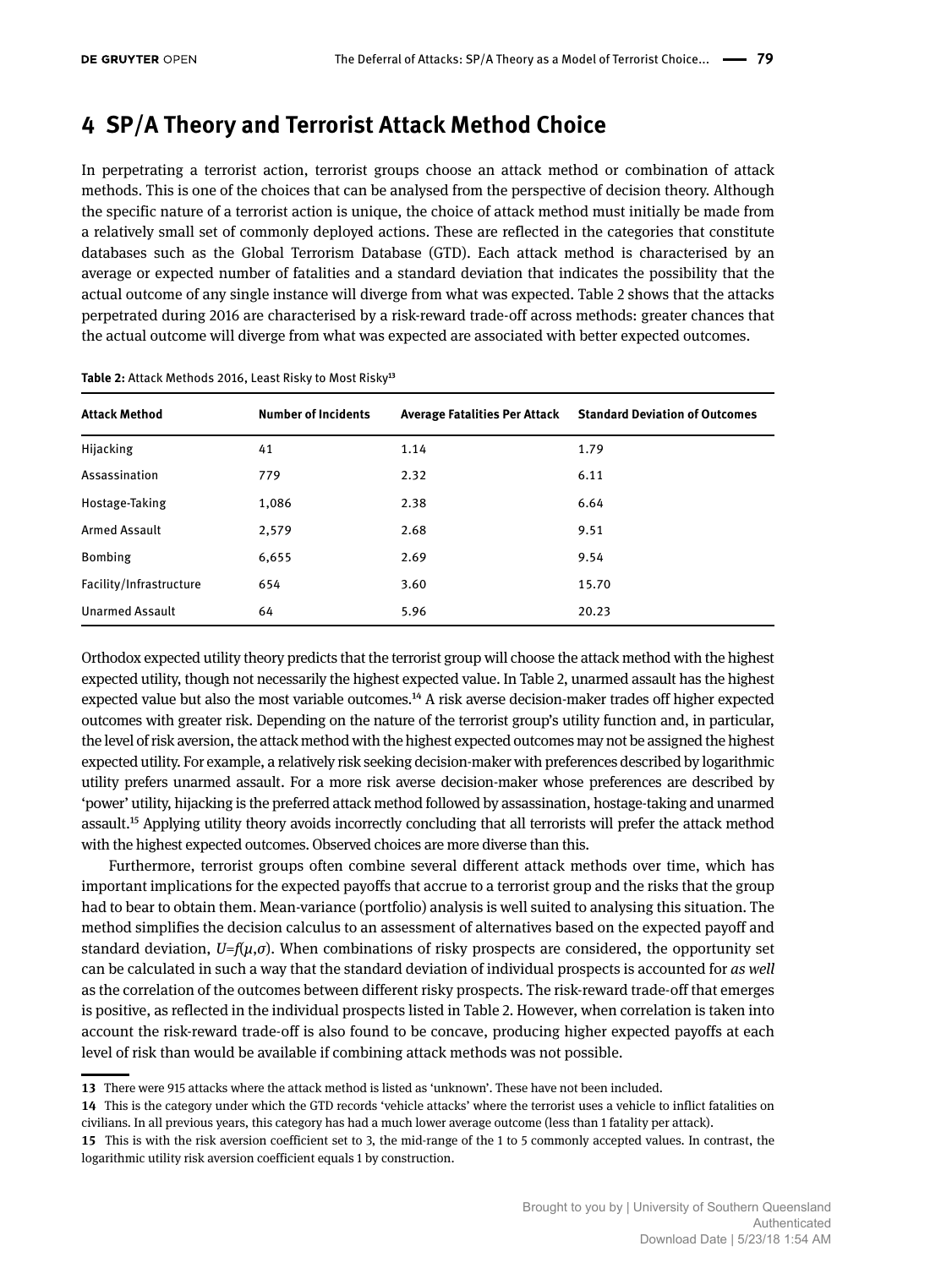The concave curve in Figure 3 is the opportunity set consisting of all possible combinations that can be formed from the available attack methods. The decision-maker's choice of combination depends on the degree to which the decision-maker is risk averse. Combinations that have lower risk are located in the lower left of the opportunity set. Combinations that have higher risk are located in the upper right of the opportunity set. Low (high) risk combinations can each contain high (low) risk individual attack methods. That is, a lower risk combination may still be constituted to some degree by the highest risk attack method and vice versa. However, for the most part, lower (higher) risk combinations will be more heavily weighted towards lower (higher) risk individual attack methods. In Figure 3, therefore, a more risk averse terrorist group would choose an attack method combination from the lower left of the set and that combination would be more heavily constituted by lower risk attack methods. A less risk averse terrorist group would choose an attack method combination from the upper right of the set and that combination would be more heavily constituted by higher risk attack methods.



#### **Figure 3:** Mean-Variance Analysis, Opportunities and Choices

Together, expected utility theory and mean-variance analysis can provide explanations for patterns of behaviour involving individual risky prospects and combinations of them and incorporate factors such as expected outcomes, risk, risk preference and correlation structure into formal frameworks that can be used to better understand terrorist choice. These advances can be augmented considerably by exploring the ways in which behavioural models of the decision-making process apply in the terrorism context. Prospect theory is the most well-known descriptive-behavioural model of the decision-making process. In addition to providing a method for computing preference orderings that reflect a number of aspects of observed behaviour that are not represented in expected utility theory or mean-variance analysis, prospect theory provides a richer framework for developing insights into the actual decision-making process. Much of the innovation that prospect theory represented is encompassed in its *S*-shaped utility function (Figure 4), which depicts a reference point, a domain of losses in which the decision-maker is risk seeking and a domain of gains in which the decision-maker is risk averse.

In prospect theory, the reference point is a critical part of the evaluation process. The terrorist decisionmaker chooses an attack method based on an evaluation in which the outcomes of a predecessor or a rival are accorded a great deal of significance and shape the attack method choice considerably. The reference point determines the domain of gains and losses and influences the relative attractiveness of alternative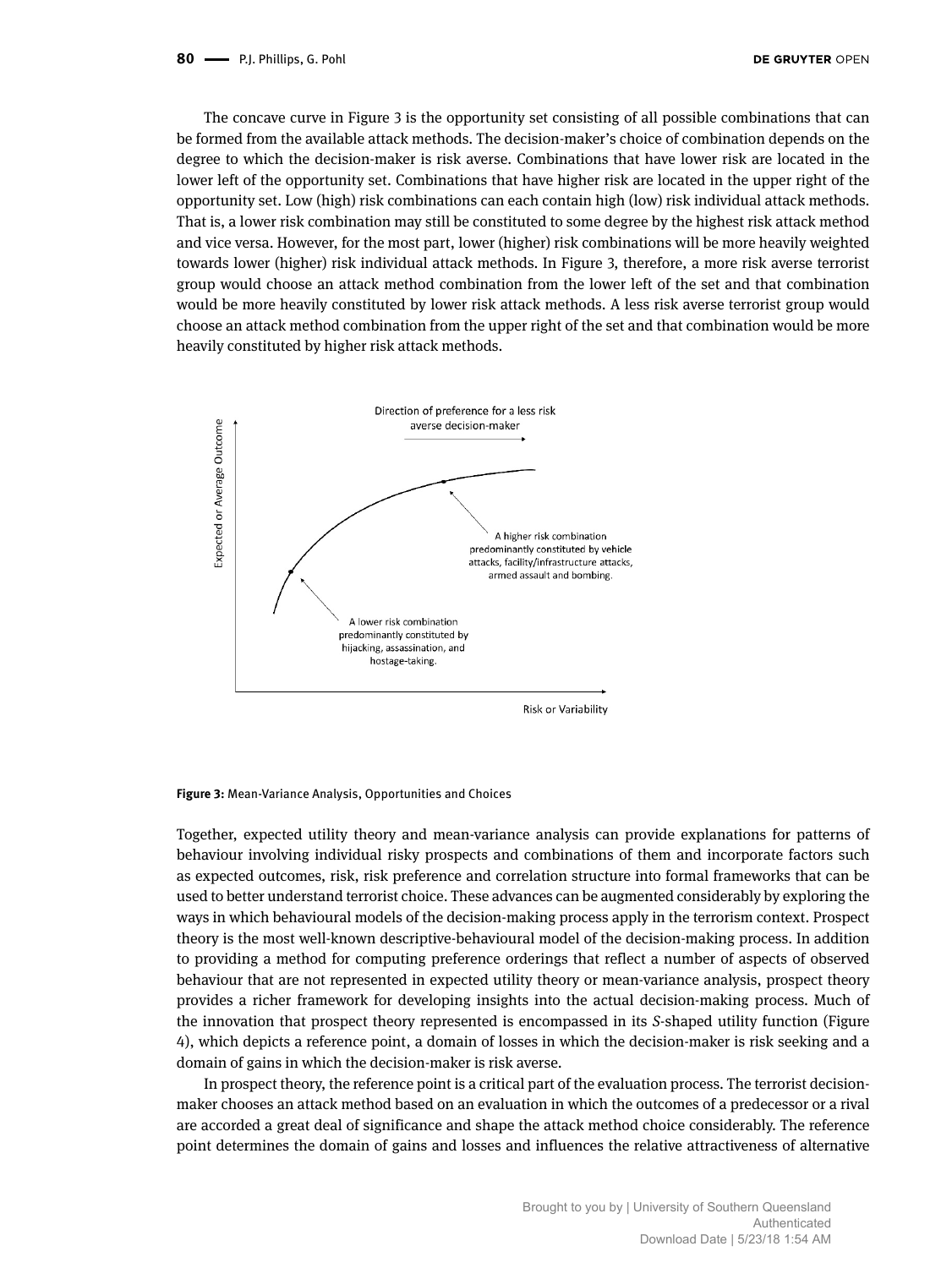attack methods.16 Importantly, if the terrorist group's reference point is high relative to average outcomes that are usually generated by the attack methods listed in Table 2, the terrorist group confronts a relatively broad domain of losses. The opposite is true for reference points that are low relative to the average outcomes of the available attack methods. For example, consider a reference point of 25 fatalities. Given the average and standard deviation of the attack methods listed in Table 2, reaching this reference point will not be easy and most outcomes are expected to lie below it. Conversely, a reference point of just 2 fatalities falls much more within the likely reach of a terrorist group using any one of the available attack methods.



**Figure 4:** The S-Shaped Utility Function of Prospect Theory

Prospect theory predicts two main types of behaviour. In the first instance, in the domain of avoidable losses the terrorist group will be risk seeking and choose an attack method with higher and more variable outcomes. As the reference point increases, the terrorist group must take more risk to generate a possibility of an outcome above the reference point and avoid incurring a loss. In the second instance, risk aversion over the domain of gains predicts that the terrorist group will choose the least risky attack method that still provides an attractive likelihood of generating an outcome in excess of the reference point. This may or may not be the attack method with the lowest level of risk, but it will certainly not be the attack method with the most variable outcomes.

*SP/A* theory complements prospect theory by allowing us to analyse decision-making in the domain of *inevitable* losses. In choosing an attack method, the terrorist group may hold such lofty aspirations relative to the possible outcomes that it confronts inevitable (unavoidable) losses. Even the choice of the riskiest attack method will fail to produce an outcome that exceeds aspirations. As discussed, prospect theory generally predicts risk seeking in the domain of losses. Because the utility function of *SP/A* theory is allowed to undulate over the domain of gains and losses, different preferences may dominate over different ranges of outcomes and probabilities and the decision-maker may switch from being risk averse to being risk seeking and back to risk averse as gains and losses of varying magnitudes are considered. Rather than simply providing a point of inflection that partitions the domain of gains and the domain of losses, the aspiration level in *SP/A* theory actively shapes the utility function by reinforcing or overriding aspects of the decision-maker's preferences, especially loss aversion. When aspirations are low relative to

**<sup>16</sup>** Phillips & Pohl (2014, 2017) explored the implications for terrorist choice when the reference point is an outcome achieved by another terrorist.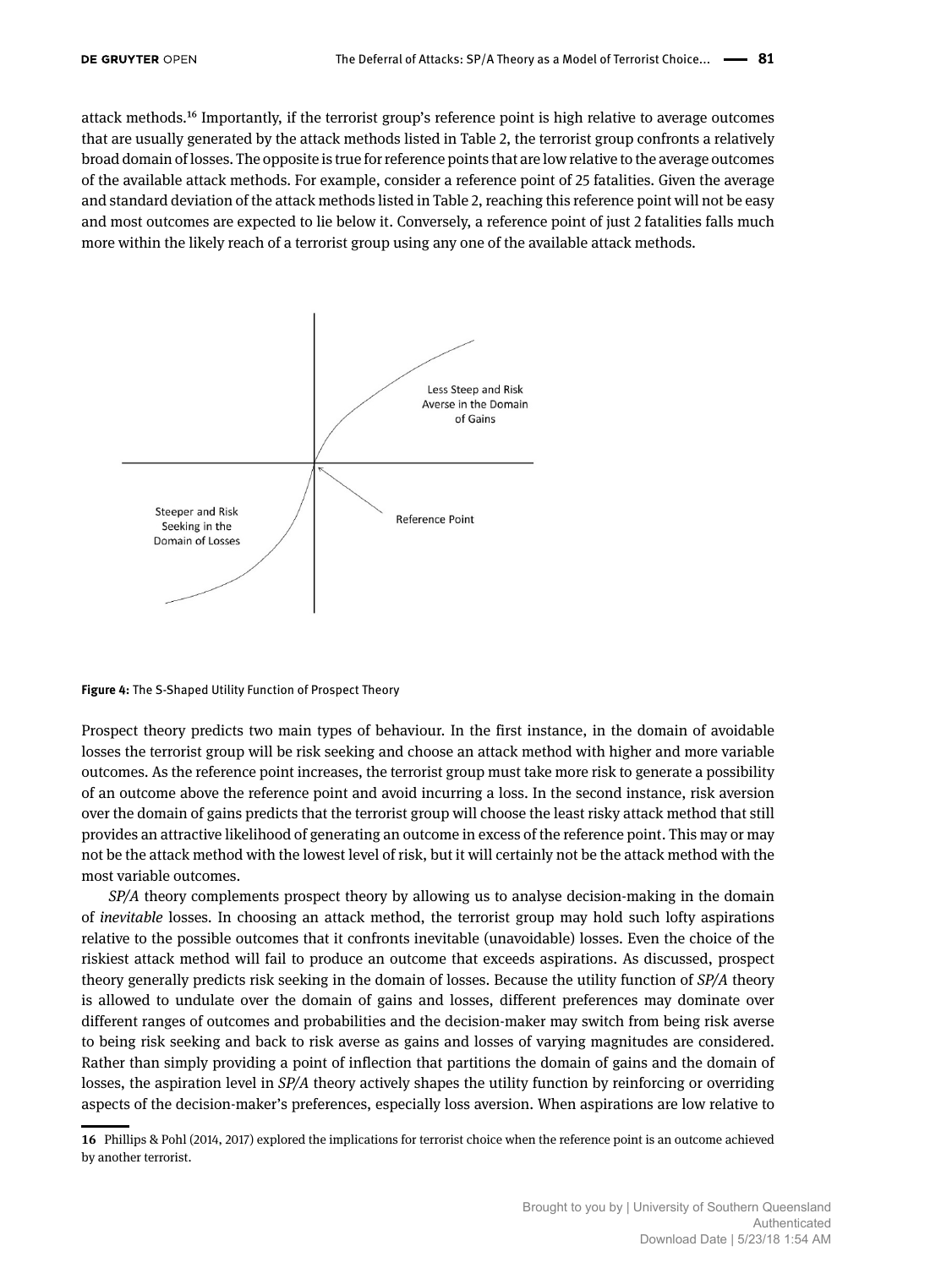expected outcomes, aspirations reinforce risk aversion over the domain of gains. When aspirations are high relative to the expected outcomes, aspirations reinforce loss aversion. However, whereas high aspirations reinforce risk seeking when losses are still avoidable, aspirations instead override risk seeking to generate risk aversion, and thus the deferral of action, when they are sufficiently high to make losses inevitable. Formally, the pattern of decision-making that we can expect is depicted by the type of utility functions discussed by Bosch-Doménech & Silvestre (2006), Diecidue & van de Ven (2008) and Rieger (2010). We can draw a *SP/A* utility function that splices a concave (risk averse) segment onto the lower left end of the prospect theory's S-shaped utility function, corresponding to the domain of inevitable losses. The resultant undulating utility function is drawn in Figure 5.



**Figure 5:** SP/A-CPT Concave-Convex-Concave Utility function

*SP/A*theory provides a theoretical explanation, drawn from foundational concepts of decision theory, for observations of risk averse behaviour and attack deferral when inflicted brutality or another relevant payoff rises to very high levels relative to the outcomes expected from the available attack methods. Before this point is reached, attacks take place at varying intervals. The average of these intervals, however, is predicted to be much shorter in duration than the deferral period that follows once the point of inevitable losses is reached. This is not a macro-level prediction but a prediction of a pattern of behaviour that should be expected within particular 'contests' when terrorist groups are referencing each other's actions.

There are no existing empirical studies of *SP/A* theory in a terrorism context, but some elements of the predicted patterns of behaviour can be found in the results of studies of terrorist contests. For example, Caruso & Schneider (2013) studied contests between jihadist groups. The authors found strong positive correlation in the number of victims of terrorist attacks over time, indicating the type of referencing behaviour that we would expect. They also found variable time lags between attacks in each series. From such a starting point, it is reasonable to expect empirical work that draws specifically on *SP/A* theory to extend our understanding of contest behaviour among terrorist groups.

The predictions of *SP/A* theory should also hold when the desired outcome is not fatalities but media attention. The historical record of terrorism contains examples of groups that are known to have been involved in contests with each other, referenced each other's behaviour and competed for publicity without necessarily maximising the number of fatalities that were inflicted. An important example occurred in Germany during the 1970s. Two groups in particular were known to have been competing with each other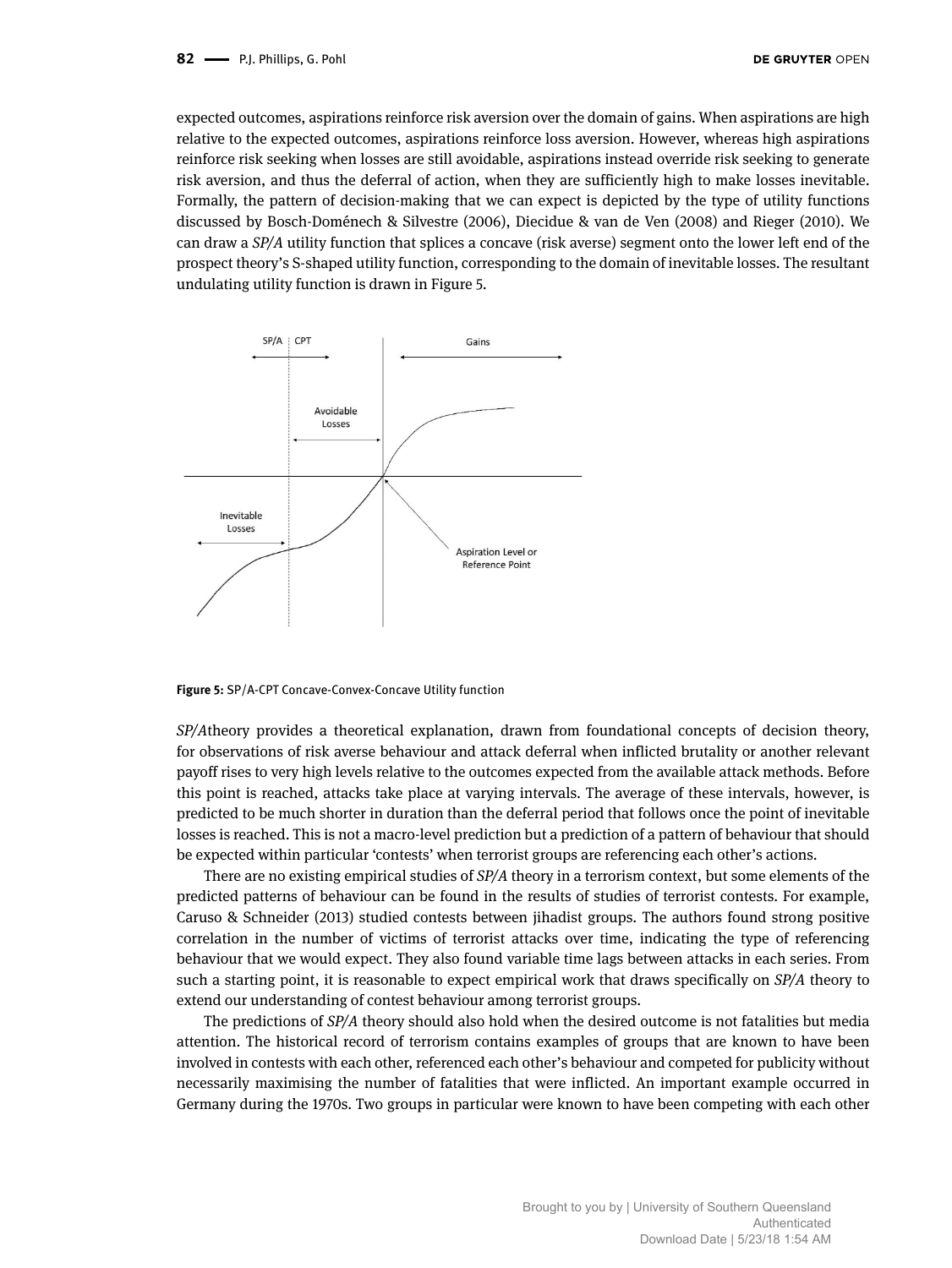for prominence: the Red Army Faction (RAF) and the  $2<sup>nd</sup>$  of June Movement.<sup>17</sup> As a first step towards an empirical analysis of the predictions of *SP/A* theory, we catalogued each attack perpetrated by these two groups for the period January 1970 to December 1979. There were 41 attacks in total. For each attack, we counted the total media coverage (measured in column inches, c") from the first reporting day following an event until no further reporting took place in each of three major daily newspapers: *Bild-Zeitung*, *Süddeutsche-Zeitung* and *Die Welt*. We have singled out a sub-period during which there was a 'back-andforth' of attacks between the groups. This is the period from early 1974 to mid-1978.

The information is summarised by Table 3 which starts with an action by the RAF. It had been 45 days since the previous action. The next action in the series was by the  $2<sup>nd</sup>$  of June Movement which took place 73 days later. The steady back-and-forth of actions between these two rival groups is punctuated by three significant pauses following: (1) the 2nd of June Movement's action on 27 February 1975 (the kidnapping of Peter Lorenz); (2) the RAF's action on 7 April 1977 (the assassination of Siegfried Buback); and (3) the run of actions by the RAF culminating with the action perpetrated on 5 September 1977 (the kidnapping and murder of Hanns Martin Schleyer). The Schleyer murder is also the culmination of the 'German Autumn'. We would expect each of these actions, which were followed by significant pauses, to have been actions that received very large amounts of media coverage. This is what we find. Although this is by no means an empirical verification of *SP/A* theory and the conclusions that we have drawn from applying the model to the terrorism context, it is a pattern of behaviour that is consistent with the predictions that emerge from the theory and a promising prelude to a more detailed empirical investigation.

| <b>Date of Action Perpetrator</b> |                                  | <b>Media Attention, c"</b><br>(Bild-Zeitung) | $c$ "<br>(Süddeutsche-<br>Zeitung) | Media Attention, Media Attention, Total Media<br>c"<br>(Die Welt) | Attention, c" | Days<br><b>Between</b><br><b>Attacks</b> |
|-----------------------------------|----------------------------------|----------------------------------------------|------------------------------------|-------------------------------------------------------------------|---------------|------------------------------------------|
| 24/03/1974                        | <b>RAF</b>                       | $\mathbf 0$                                  | $\mathbf 0$                        | $\mathbf 0$                                                       |               | 45                                       |
| 5/06/1974                         | 2 <sup>nd</sup> of June Movement | $\mathbf 0$                                  | 0                                  | 0                                                                 |               | 73                                       |
| 26/08/1974                        | 2 <sup>nd</sup> of June Movement | $\mathbf 0$                                  | 1.84                               | $\mathbf 0$                                                       | 1.84          | 82                                       |
| 20/11/1974                        | <b>RAF</b>                       | 71.31                                        | 0                                  | 59.28                                                             | 130.59        | 86                                       |
| 30/01/1975                        | <b>RAF</b>                       | 0                                            | 0                                  | $\mathbf 0$                                                       | 0.00          | 71                                       |
| 27/02/1975                        | 2 <sup>nd</sup> of June Movement | 3914.67                                      | 1681.77                            | 2759.89                                                           | 8356.33       | 28                                       |
| 16/10/1975                        | <b>RAF</b>                       | 2.87                                         | $\mathbf 0$                        | 7.8                                                               | 10.67         | 231                                      |
| 18/06/1976                        | 2 <sup>nd</sup> of June Movement | $\mathbf 0$                                  | 0                                  | $\mathbf 0$                                                       | 0.00          | 246                                      |
| 4/09/1976                         | <b>RAF</b>                       | 0                                            | $\mathbf 0$                        | 3.25                                                              | 3.25          | 78                                       |
| 10/11/1976                        | 2 <sup>nd</sup> of June Movement | 40.93                                        | 0                                  | $\Omega$                                                          | 40.93         | 67                                       |
| 8/01/1977                         | <b>RAF</b>                       | $\mathbf 0$                                  | $\mathbf 0$                        | $\mathbf 0$                                                       | 0.00          | 59                                       |
| 7/04/1977                         | RAF                              | 772.65                                       | 679.88                             | 1164.75                                                           | 2617.28       | 89                                       |
| 30/07/1977                        | <b>RAF</b>                       | 663.77                                       | 714.07                             | 1188.46                                                           | 2566.30       | 114                                      |
| 25/08/1977                        | <b>RAF</b>                       | 121.21                                       | 143.52                             | 192.09                                                            | 456.82        | 26                                       |
| 05/09/1977                        | <b>RAF</b>                       | 6118.37                                      | 6413.21                            | 6141.41                                                           | 18672.99      | 11                                       |
| 27/05/1978                        | 2 <sup>nd</sup> of lune Movement | 425.71                                       | 0                                  | 0                                                                 | 425.71        | 264                                      |

Table 3: Actions Perpetrated by the Red Army Faction and the 2<sup>nd</sup> of June Movement, Germany

**17** Quotes from RAF members that support this can be found in Phillips & Pohl (2014). Also see Pohl (2015) and, especially, Pohl (2017).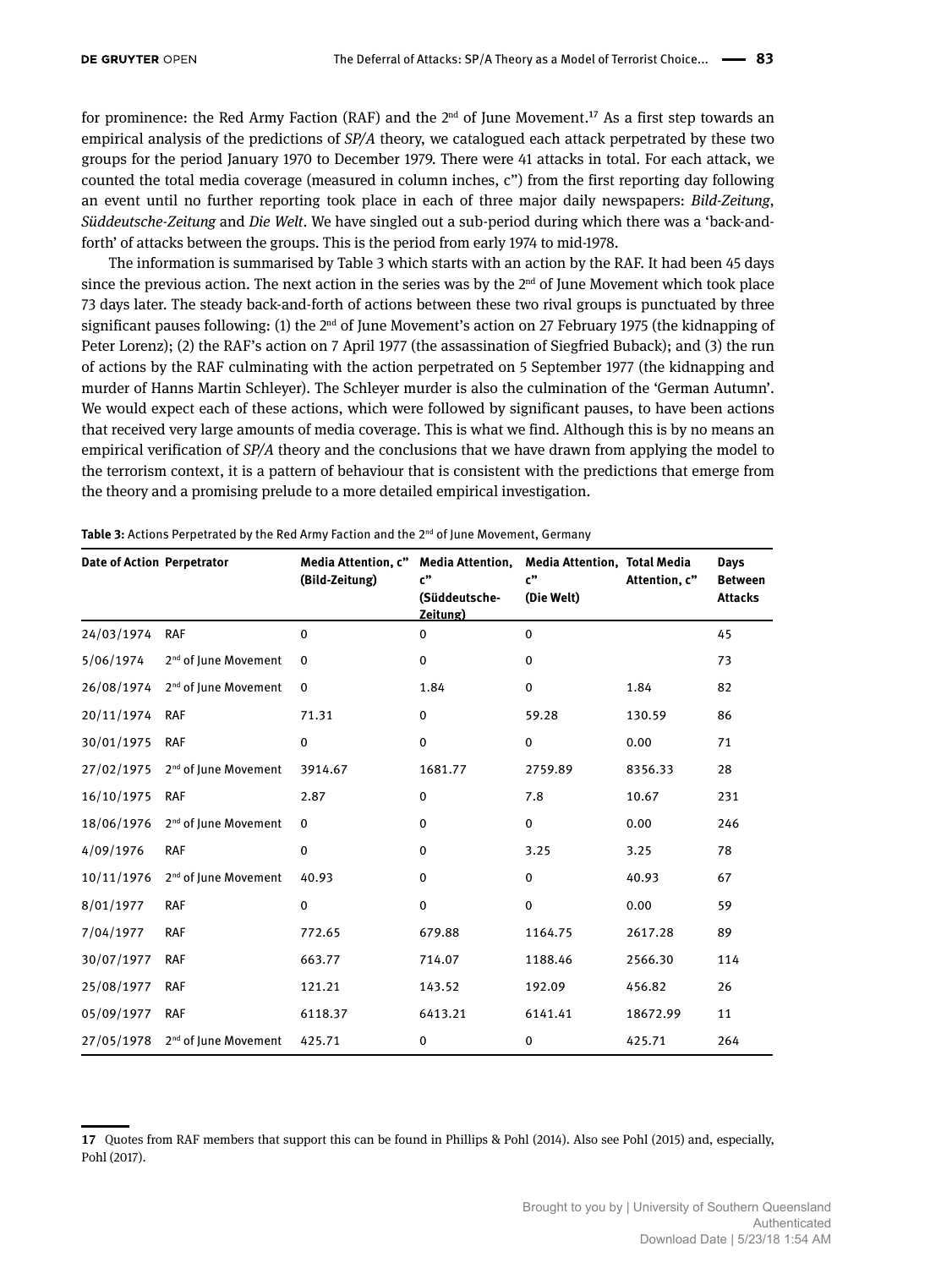### **5 Concluding Remarks**

Encompassing the different dimensions of terrorist decision-making, including the choice to *defer* action, within a coherent overarching framework is a task towards which each of the extant models of decisionmaking under conditions of risk and uncertainty contributes its perspective and its particular piece of the puzzle. *SP/A* theory highlights and offers an explanation for certain aspects of observed terrorist behaviour that have yet to be adequately treated. Pauses in violence, even during brutal contests, emerge as predicted behaviour within the *SP/A* decision-making process when it is applied to terrorist choice. Whenever aspirations formed on the basis of the outcomes of previous actions are so high relative to the expected outcomes of the available alternatives that a loss is inevitable, aspirations reinforce security-mindedness and loss aversion and override any tendency towards risk seeking behaviour. Together, *SP/A* theory and prospect theory describe patterns of behaviour over the range of outcomes which, relative to an aspiration level, constitute inevitable losses, avoidable losses and gains.

### **References**

- Abdellaoui, M. 2000. Parameter-free Elicitation of Utility and Probability Weighting Functions. Management Science, 46, 1497-1512.
- Allais, M. 1953. Le Comportement de l'Homme Rationnel devant le Risque, Critique des Postulats et Axiomes de l'Ecole Americaine. Econometrica, 21, 503-546.
- Barberis, Nicholas C. 2013. Thirty Years of Prospect Theory in Economics: A Review and Assessment. Journal of Economic Perspectives, 27, 173-96.
- Battalio, R.C., Kagel, J.H. & MacDonald, D.N. 1985. Animals' Choices over Uncertain Outcomes: Some Initial Experimental Results. American Economic Review, 75, 597-613.

Bell, D.E. 1982. Regret in Decision-Making Under Uncertainty. Operations Research, 30, 961-981.

Berns, G.S., Capra, C.M., Chappelow, J., Moore, S. & Noussair, C. 2008. Nonlinear Neurobiological Probability Weighting Functions for Aversive Outcomes. NeuroImage, 39, 2047-2057.

- Birnbaum, M.H., Patton, J.N. & Lott, M.K. 1999. Evidence against Rank-Dependent Utility Theories: Tests of Cumulative Independence, Interval Independence, Stochastic Dominance and Transitivity. Organisational Behaviour and Human Decision Processes, 77, 44-83.
- Bosch-Doménech, A. & Silvestre, J. 2006. Reflections on Gains and Losses: A 2×2×7 Experiment. Journal of Risk and Uncertainty, 33, 217-235.
- Bruhin, A., Fehr-Duda, H. & Epper, T. 2010. Risk and Rationality: Uncovering Heterogeneity in Probability Distortion. Econometrica, 78, 1375-1412.
- Caruso, R. & Schneider, F. 2013. Brutality of Jihadist Terrorism: A Contest Theory Perspective and Empirical Evidence for the Period 2002 to 2010. Journal of Policy Modeling, 35, 685-696.
- Camerer, C.F. & Ho, T.H. 1994. Violations of the Between-ness Axiom and Non-Linearity in Probability. Journal of Risk and Uncertainty, 8, 167-196.
- Das, S., Markowitz, H., Scheid, J. & Statman, M. 2010. Portfolio Optimisation With Mental Accounts. Journal of Financial and Quantitative Analysis, 45, 311-334.
- Diecidue, E. & van de Ven, J. 2008. Aspiration Level, Probability of Success and Failure and Expected Utility. International Economic Review 49, 683-700.
- Ellsberg, D. 1954. Classic and Current Notions of Measurable Utility. Economic Journal, 64, 528-556.
- Ellsberg, D. 1961. Risk, Ambiguity and the Savage Axioms. Quarterly Journal of Economics, 75, 643-669.
- Enders, W. & Sandler, T. 2002. Patterns of Transnational Terrorism, 1970-1999: Alternative Time-Series Estimates. International Studies Quarterly, 46, 145-165.
- Fishburn, P.C. 1989. Retrospective on the Utility Theory of von Neumann & Morgenstern. Journal of Risk and Uncertainty, 2, 127-158.
- Frey, B. & Luechinger, S. 2003. How to Fight Terrorism: Alternatives to Deterrence. Defence and Peace Economics, 14, 237-249. Gonzalez, R. & Wu, G. 1999. On the Shape of the Probability Weighting Function. Cognitive Psychology, 38, 129-166.

Hadar, J. and Russell, W.R., 1969. Rules for Ordering Uncertain Prospects, *American Economic Review*, 59, pp.25-34.

Hanoch, G. and Levy, H., 1969. The Efficiency Analysis of Choices Involving Risk, *Review of Economic Studies*, 36, pp.335-346. He, X.D. & Zhou, X.Y. 2013. Hope, Fear and Aspirations. Mathematical Finance, 26, 3-50.

Kahneman, D. & Tversky, A. 1979. Prospect Theory: An Analysis of Decision Under Risk. Econometrica 47, 263-292.

Kataoka, S. 1963. A Stochastic Programming Model. Econometrica, 31, 181-196.

Kolmogorov, A.N. 1933. Grundbegriffe der Wahrscheinlichkeitsrechnung. Springer, Berlin.